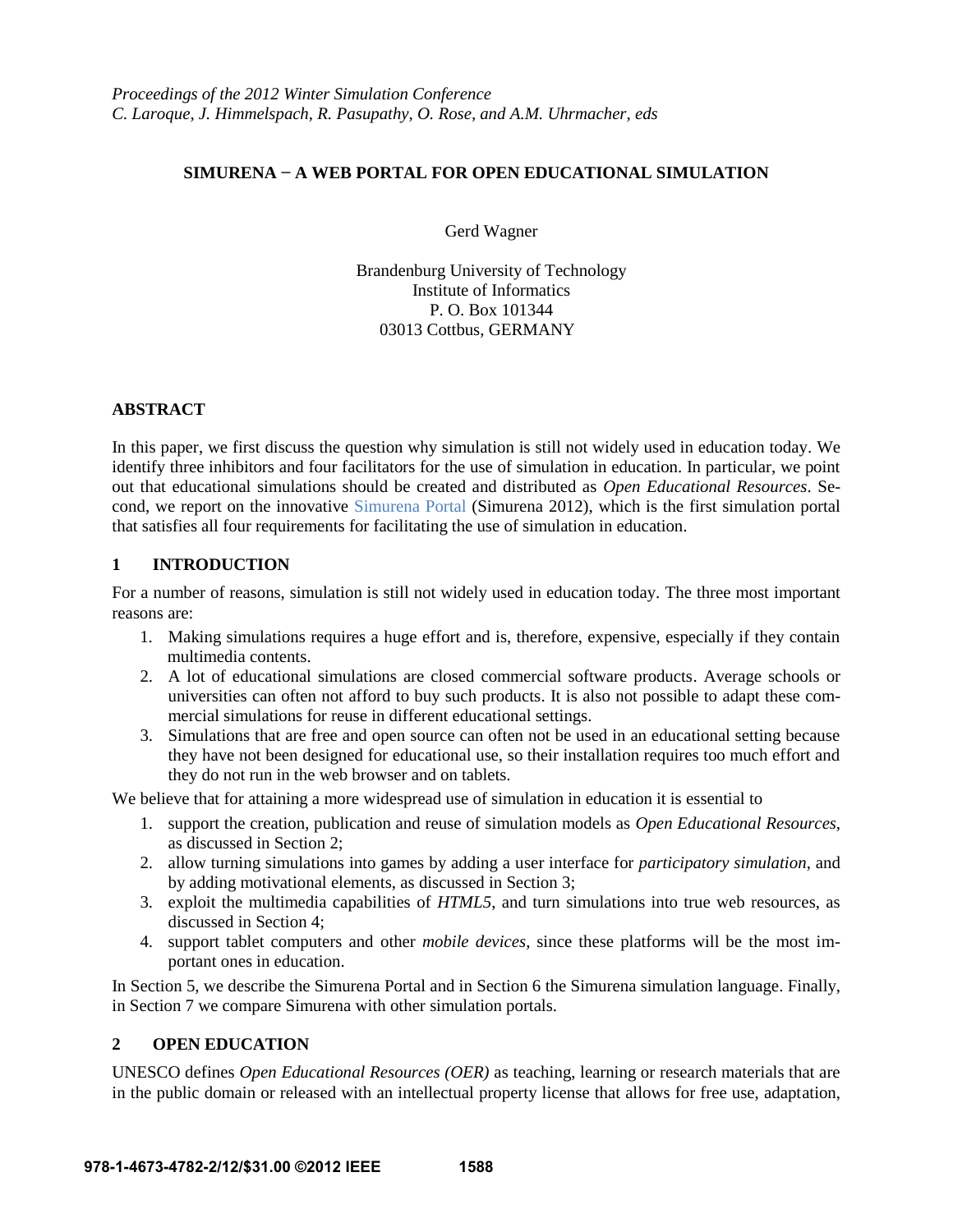and distribution (UNESCO 2012). The idea of OER dates back to the pioneering move of the Massachusetts Institute of Technology (MIT) in 2001 to publish its course materials on the web and allow their free use (MIT 2012).



Figure 1: UNESCO's [OER logo.](http://www.unesco.org/new/en/communication-and-information/access-to-knowledge/open-educational-resources/global-oer-logo/)

The OER proposal has also been endorsed by the National Science Foundation (NSF), which recommends in a recent report (NSF 2008) to ´adopt programs and policies to promote *Open Educational Resources*'.

The *Open Education (OE)* movement aims to make educational materials as well as teaching and learning tools, freely available via the world-wide web. This includes tools that support the creation, publication and reuse of simulation models as OER.

For supporting their world-wide *reuse* as OER, simulation models

- must be open source, e.g. by assigning a suitable *Creative Commons* license allowing derivative works;
- should be true *web resources*, that is, they should be written using web standards such as the UTF-8 character encoding, Uniform Resource Identifiers, XML and Dublin Core metadata.

While we may consider OER as 'socialized' digital assets, another goal of the OE movement is to develop and provide 'socialized' open tools and systems for creating and publishing OER, including their adaptation for reuse. So, this goal calls for establishing suitable web portals and for the formation of online communities of OER developers. In the case of simulation models and simulations, this means that an OE simulation platform should provide a web portal that supports the collaborative online development of simulation models and simulations, and the formation of an online community of simulation developers.

For being broadly accessible in today's media technology landscape, OE resources should exploit the multimedia capabilities of *HTML5* and support tablet computers and other *mobile devices*. This implies that simulation models are implemented as JavaScript programs that can be directly executed in the web browser, providing seamless integration with HTML5 and support of mobile platforms. This issue is further discussed in Section 4.

# **3 PARTICIPATORY SIMULATION AND SIMULATION GAMES**

For supporting the use of simulations in education, it is essential that a given simulation model can be 'gamified', that is, turned into a game by adding 1) a suitable user interface allowing the user to participate in the simulation, and 2) suitable motivational elements. Ordinary simulations provide limited opportunities for user interaction. Only simulation games have the potential of being immersive and supporting active learning.

*Participatory simulation* is a form of multi-agent simulation (MAS) that allows the user to participate in a simulation run by controlling (or 'playing') one of the agents defined in the simulation scenario. This means that for supporting participatory simulations, a simulation technology must allow adding an *agent control user interface* to a given simulation model such that the resulting participatory simulation scenario has the same runs as the underlying MAS model, provided the user does not choose to participate in the runs. A participatory simulation model can thus be viewed as a conservative extension of a MAS model according to the following symbolic equation: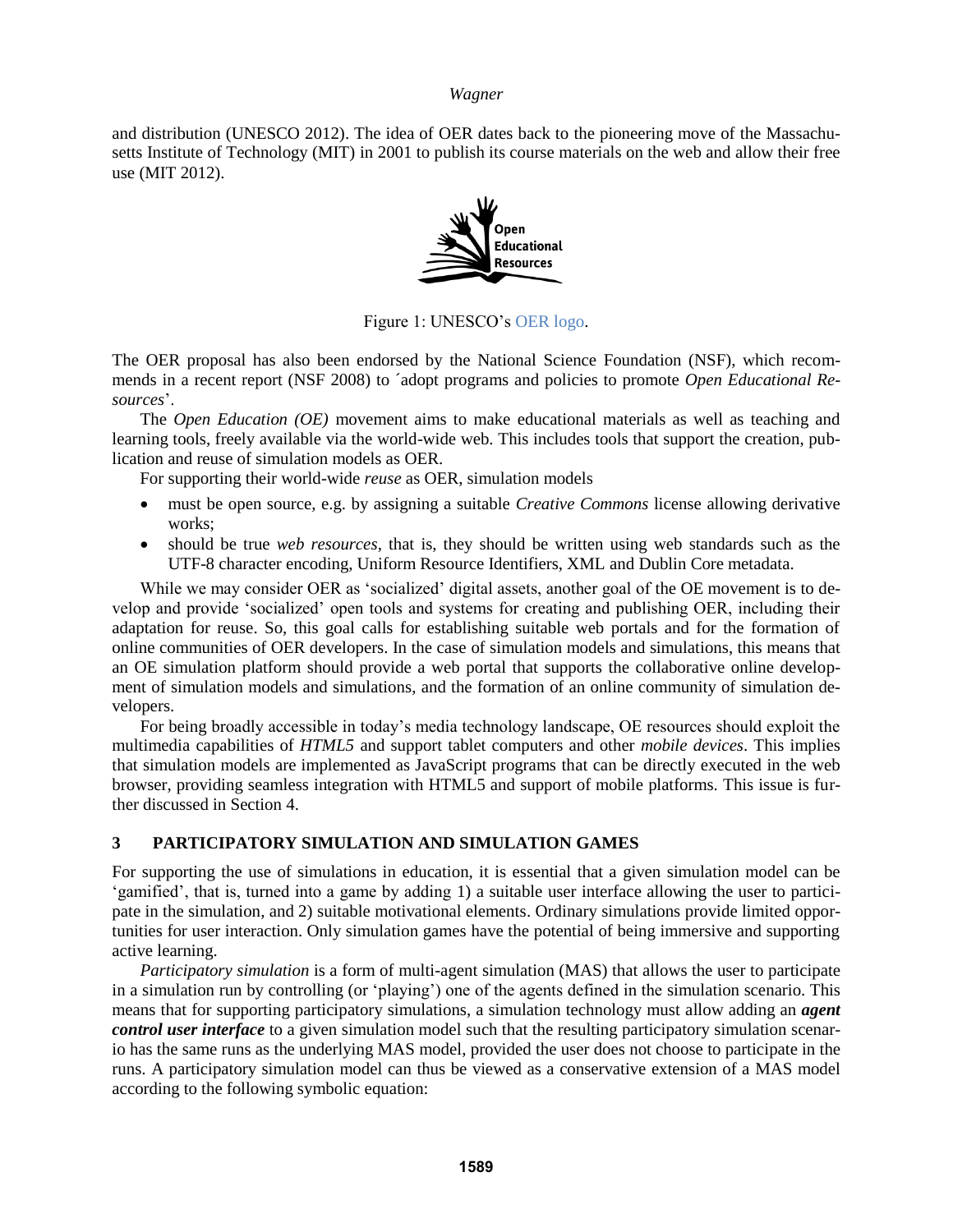participatory simulation model = MAS model + participation model + agent control UI

In summary, we obtain the following symbolic equation for defining an agent control user interface:

agent control  $UI =$  output panels  $+$  user action forms  $+$  user action event listeners

We further discuss these general simulation concepts in the following subsections. We also show how to implement a simulation scenario for participatory simulation in Simurena in Section 5.

# **3.1 Example**

For being able to illustrate our concepts we use the [MIT Beer Game model](http://portal.simulario.de/public/4/) published in (Simurena 2012), which is version of the classical simulation game by Sterman (1992), as an example of a MAS model that can be extended by adding a participation model and a corresponding agent control UI. This model is about a beer supply chain consisting of four nodes: the retailer, the wholesaler, the distributor and the factory. Every intermediate node has one upstream node to order and receive beer from and one downstream node to receive orders from and to delivery beer to.

An agent-based implementation of this conceptual model can be obtained by defining

- 1. an agent type for the bottom supply chain node (the end customer);
- 2. an agent type for intermediary supply chain nodes (the retailer, the wholesaler and the distributor);
- 3. an agent type for the top supply chain node (the factory);
- 4. and the reactive behavior of these supply chain nodes based on a set of rules.

This model can be turned into a participatory simulation model by adding a participation model and a corresponding agent control UI that allows the user to choose one of the intermediary supply chain nodes and control it during a simulation run.

## **3.2 Participation Model**

A participation model for a MAS model specifies four things:

- 1. Which agents defined in the MAS scenario may be controlled.
- 2. Which types of in-world actions of the controllable agents the user may perform.
- 3. Whether user actions are blocking (synchronous) or non-blocking (asynchronous).
- 4. Which automated behaviors of the controllable agents are to be suspended.

In our Beer Game example, we would allow the user to play any of the three intermediary supply chain nodes. The only type of in-world action the user may perform on behalf of the controlled agent would be to order a quantity of beer. We would choose user actions to be blocking (synchronous), that is, the simulator would wait for the beer order user input in each round. All behavior rules of the controlled agent that are responsible for making beer order decisions would be suspended in favor of the corresponding user action.

# **3.3 Output Panels**

Output panels can be used for displaying information about the current simulation state. They are supposed to provide the information needed by the user for making action decisions. This includes displaying the current values of attributes of the controlled agent or of other in-world objects, and of global variables as well as statistics variables.

In our Beer Game example, we could have an output panel (e.g. on the left side of the screen) displaying the current values of the inventory, the backorder quantity and the accumulated costs of the controlled intermediary supply chain node.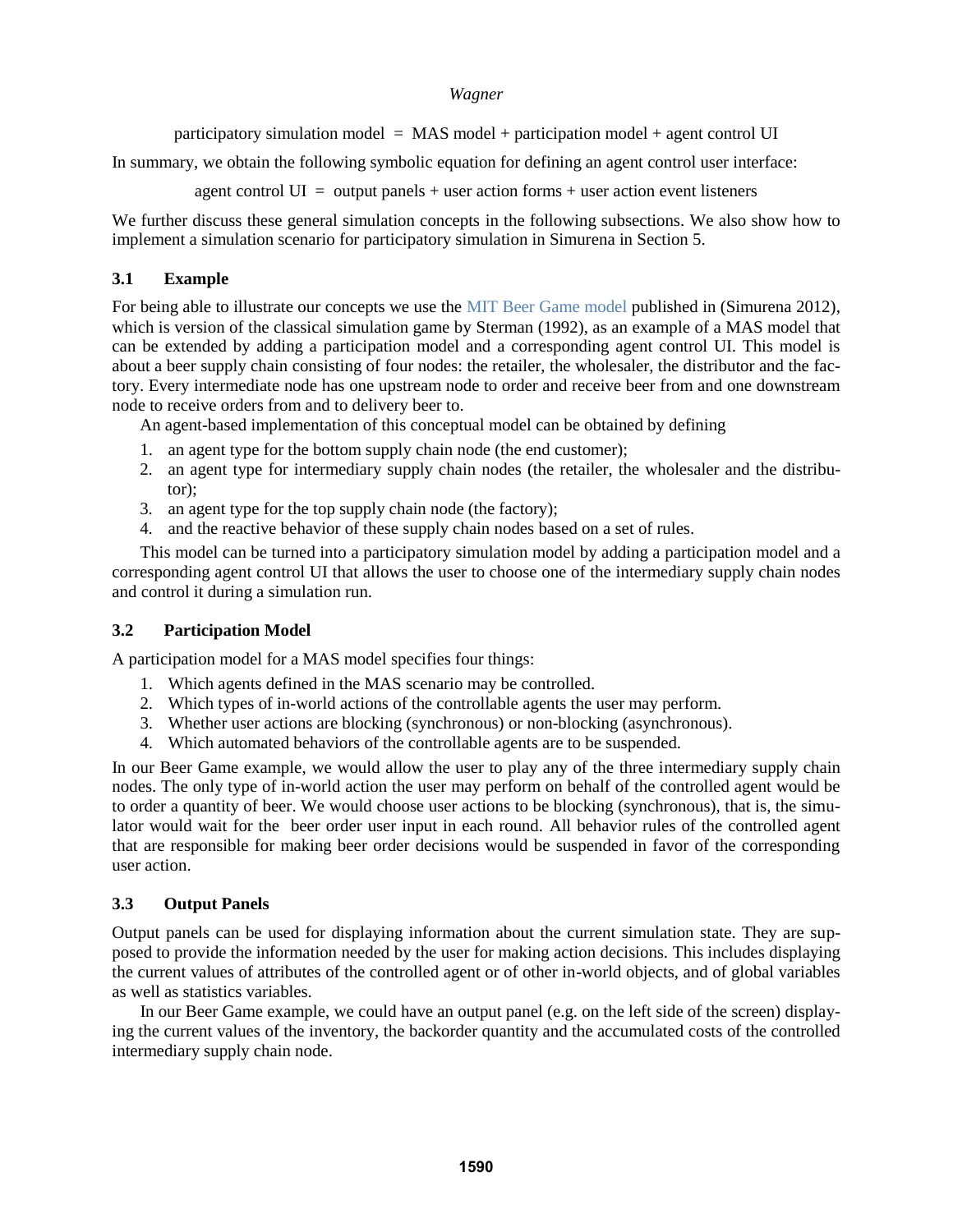## **3.4 User Action Forms**

A user action form allows the user to enter values for the parameters of a user action and to perform the action by submitting the form (by clicking, or otherwise activating, a form submission button). By associating the form with an action rule of an agent type in the form definition, form submission events are mapped to corresponding actions of the controlled agent.

For instance, for the participatory Beer Game model we might define a user action form with one form field for allowing the user to enter a value for the parameter *quantity* of the action *SendOrder* associated with the form.

## **3.5 User Action Event Listeners**

User action event listeners allow mapping user interface events of a certain type (such as mouse-click or key-press) to in-world action events of a corresponding type (without user parameters) as defined in the simulation model.

In our participatory example Beer Game model we do not need any user action event listener, since the only in-world user action is the ordering of beer which is handled by the user action form described in the previous subsection.

## **3.6 Simulation Games**

A simulation game can be obtained from a participatory simulation model according to the following symbolic equation:

simulation game = participatory simulation model + motivation

which suggests that a game can be developed incrementally by first defining a multi-agent simulation model, then adding a participation model and an agent control UI, and finally adding motivational elements in the form of goals, tasks and rewards for the player.

# **3.7 Related Work**

In (Narayanan and Kidambi 2011), it is pointed out that historically the first forms of user-interactive simulations with visualization, called *visual interactive simulations*, have been developed in the 1980s and 1990s in parallel with the rise of graphical user interface (GUI) technologies. We would like to remark that it is possible to specify a user-interaction model also for a simulation without a GUI, having just a text-based user interface.

Narayanan and Kidambi (2011) maintain that engineering an interactive simulation is different from engineering a non-interactive simulation since the specification of interaction is concurrent with the model specification. As we will show, this is not necessarily true and is, in fact, undesirable. Rather, it is preferable to take an incremental development approach where the user-interaction model (and, in fact, any other part of the overall user interface) is specified as an incremental and separable extension component for a given simulation model.

As can be seen from the table of contents of (Rothrock and Narayanan 2011), and from a Google search for "interactive simulation" yielding 28.000 search results, there are many approaches to, and many implementations of, interactive simulation in all kinds of problem domains. However, there are no proposals for a general conceptual framework capturing the logical concepts of human computer interaction and related user interface elements in simulation independently of an implementation technology..

# **4 USING HTML5 AND OTHER WEB STANDARDS IN SIMULATION**

We briefly discuss two issues: sharing educational simulation models on the web, and running educational simulations as web resources.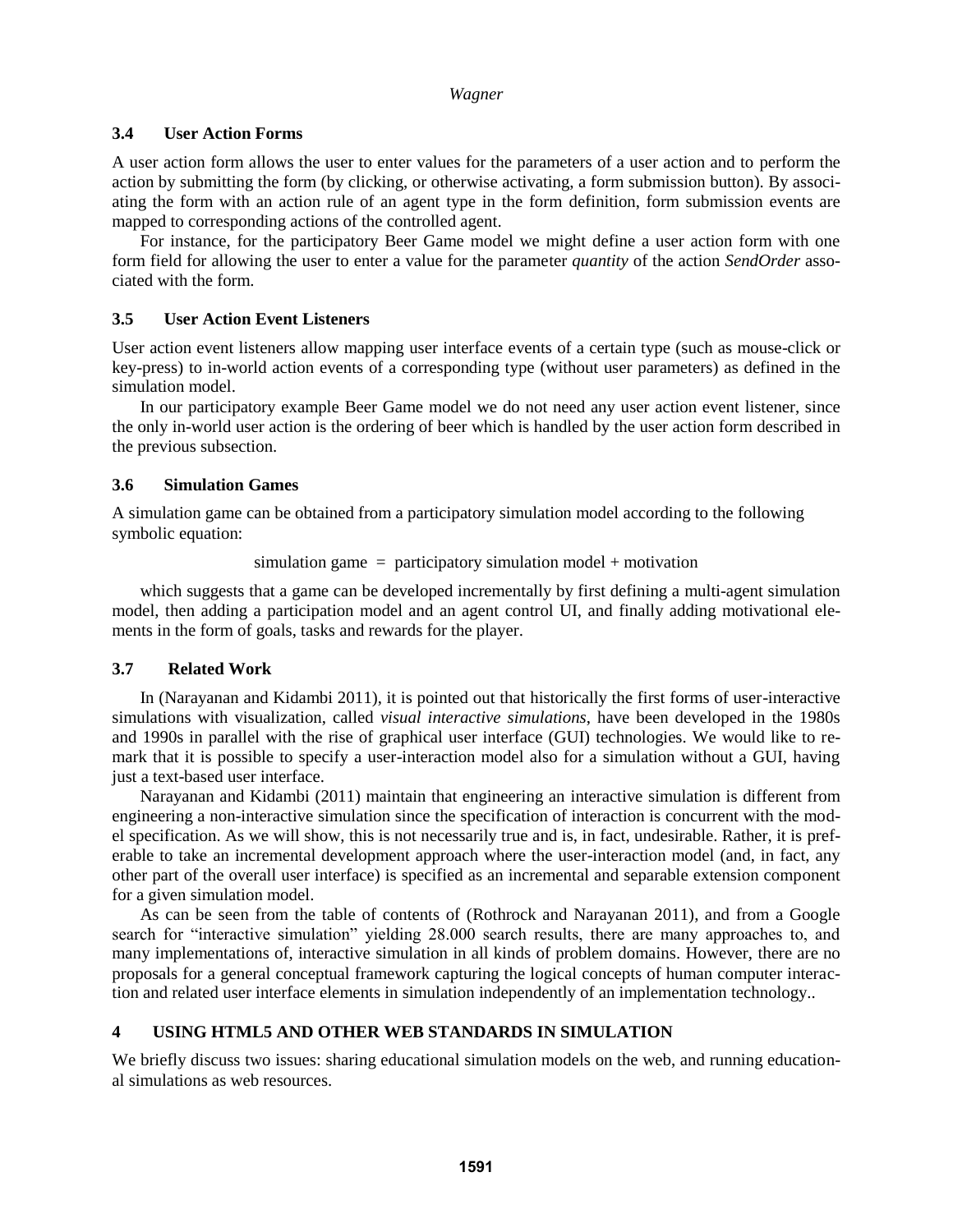For allowing the world-wide reuse of simulation models as OER, they must be true *web resources*, that is, they must be written with the help of web standards. This implies that

- the text of the model must use the character encoding UTF-8 for allowing all kinds of international characters (e.g., in the user interface text items);
- simulation models should be expressed in XML for facilitating their internationalization, publication and reuse;
- the Dublin Core metadata standard should be used for expressing documentation elements such as creator, creation date, etc.

The easiest way of running a computer program, and, in fact, the only one that is acceptable in education for its ease of use, is to run the program in a web browser by invoking a web hyperlink (URL) without requiring the installation of any third-party plug-in (such as Adobe Flash). This also holds for simulation programs. It implies that the program is delivered as a JavaScript program from a web server, using all the multimedia capabilities of HTML5 (in particular, 3D graphics rendered with WebGL).

The Simurena technology is pioneering HTML5/JavaScript-based simulation. Other simulation technologies providing simulations on the web, such as [AnyLogic,](http://www.xjtek.com/) [Forio](http://forio.com/) or [NetLogo,](http://www.google.de/url?sa=t&rct=j&q=&esrc=s&source=web&cd=1&ved=0CGQQFjAA&url=http%3A%2F%2Fccl.northwestern.edu%2Fnetlogo%2F&ei=zge8T4qHENHq8QP__v27Ag&usg=AFQjCNFNsdtj3lVRltIf1xavODoaP7MEhg&sig2=C-bjER3dRpptKLXbT_NAiQ) are still based on technologies such as Java applets and Flash, which are getting obsolete in the near future, since they are not supported by mobile web browsers.

## **5 THE SIMURENA PORTAL**

The Simurena Portal is an ongoing project for facilitating the development and publication of simulation models and simulations for open education. It was developed by Mircea Diaconescu, Christian Noack, Jens Werner and Gerd Wagner in 2010 at the Brandenburg University of Technology, Germany. It consists of two site views:

- The [Simurena Library](http://portal.simulario.de/public/) for the public use of simulations and games by teachers, students and others.
- The [Simurena Development Portal](http://portal.simulario.de/) for simulation and game developers.

While there are already a number of efforts to provide simulations as educational resources on a web portal, Simurena is the first portal that supports the development of simulations both as *Open Educational Resources* and as true web resources. The Simurena portal is also pioneering simulation engineering for Open Education by providing a simulation development portal with free developer accounts. This portal provides development tools and facilitates the collaborative development and publication of OE simulations.

## **5.1 The Simurena Library**

The simulations and games from the *Simurena Library* can be run for free from the Simurena website (see the screenshot in Fig. 2). They typically have a Creative Commons license with the permission to inspect, modify and reuse their source code. Developers can set up a free personal account for the *Simurena Development Portal*.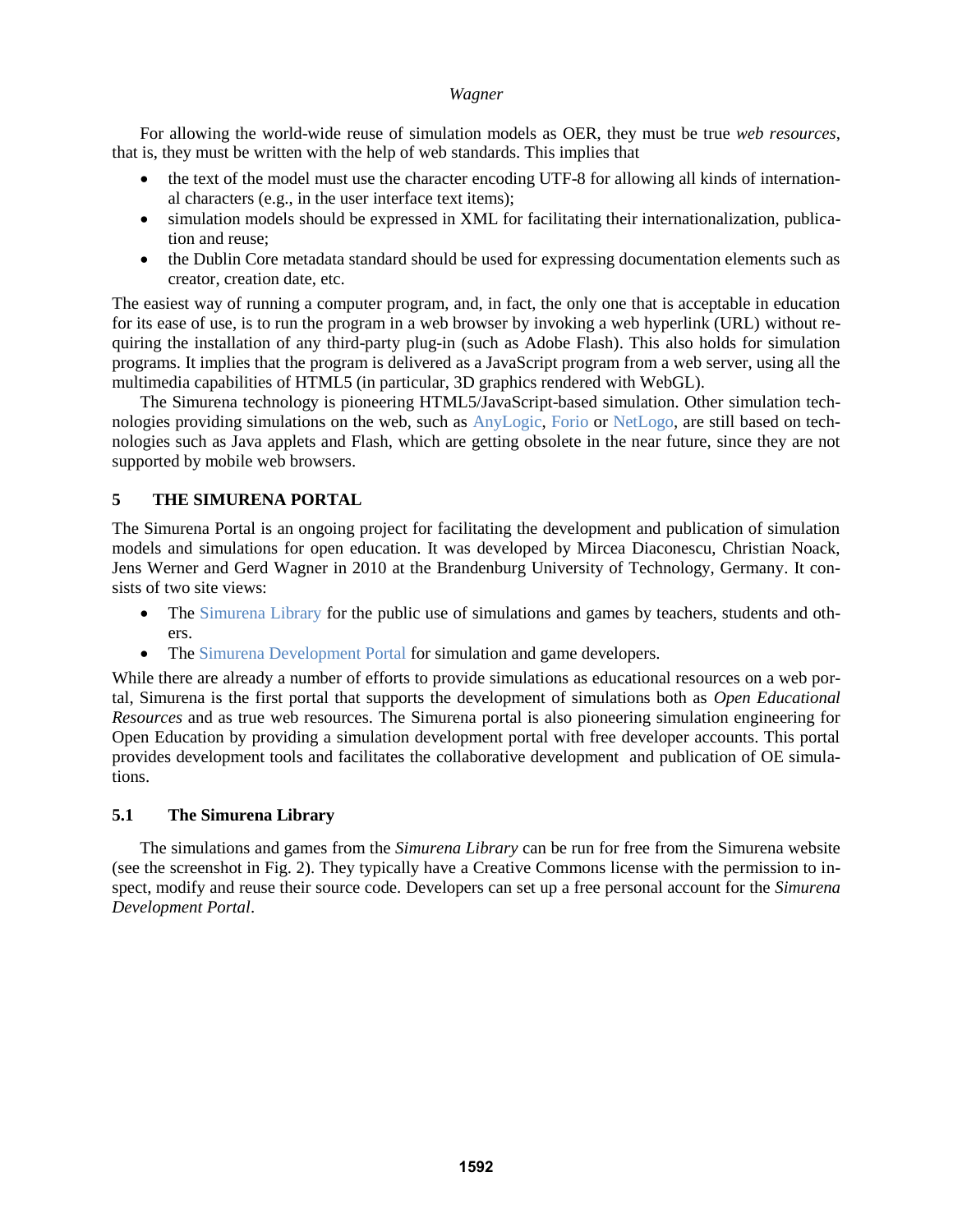

Figure 2: The entry page of the Simurena Library

As can be seen in Fig. 2, the *Simurena Library* classifies simulation models with the help of categories such as *Biology*, *Economics*, *Management*, and *Social Sciences*. E.g., in the *Management* category there are the following models:

- *Single Queue*: A simple model of a service desk queuing system.
- *Inventory Management*: A simple inventory management system with a replenishment policy based on a reorder level.
- *Drive Thru*: A simple model of a drive thru as a system with three order processing units: the order window, the kitchen and the pickup window, and two queues: one for the order window and one for the pickup window.

In the *Economics* category there are the following models:

- *The MIT Beer Game*: This model describes the classical MIT Beer Game, which is a management simulation with a beer supply chain consisting of five nodes: the end customer, the retailer, the wholesaler, the distributor and the brewery. Every intermediate node has one upstream node to order and receive beer from and one downstream node to receive orders from and to delivery beer to. An order takes 7 days and a delivery takes 14 days. At the end of a week every node decides how much beer to order and calculates its costs for current stock and outstanding orders.
- *Regional Labor Markets*: Simulates an economy with three goods: labor, an investment (or capital) good and a consumption good, and four types of agents: households, consumption goods producers, malls and capital goods producers, and three markets: an investment goods market, a consumption goods market and a labor market.

# **5.2 The Simurena Development Portal**

The *Simurena Development Portal* allows a developer to maintain a set of simulation scenarios (see the screenshot in Fig. 3) and make decisions if they are to be published in the *Simurena Library* using a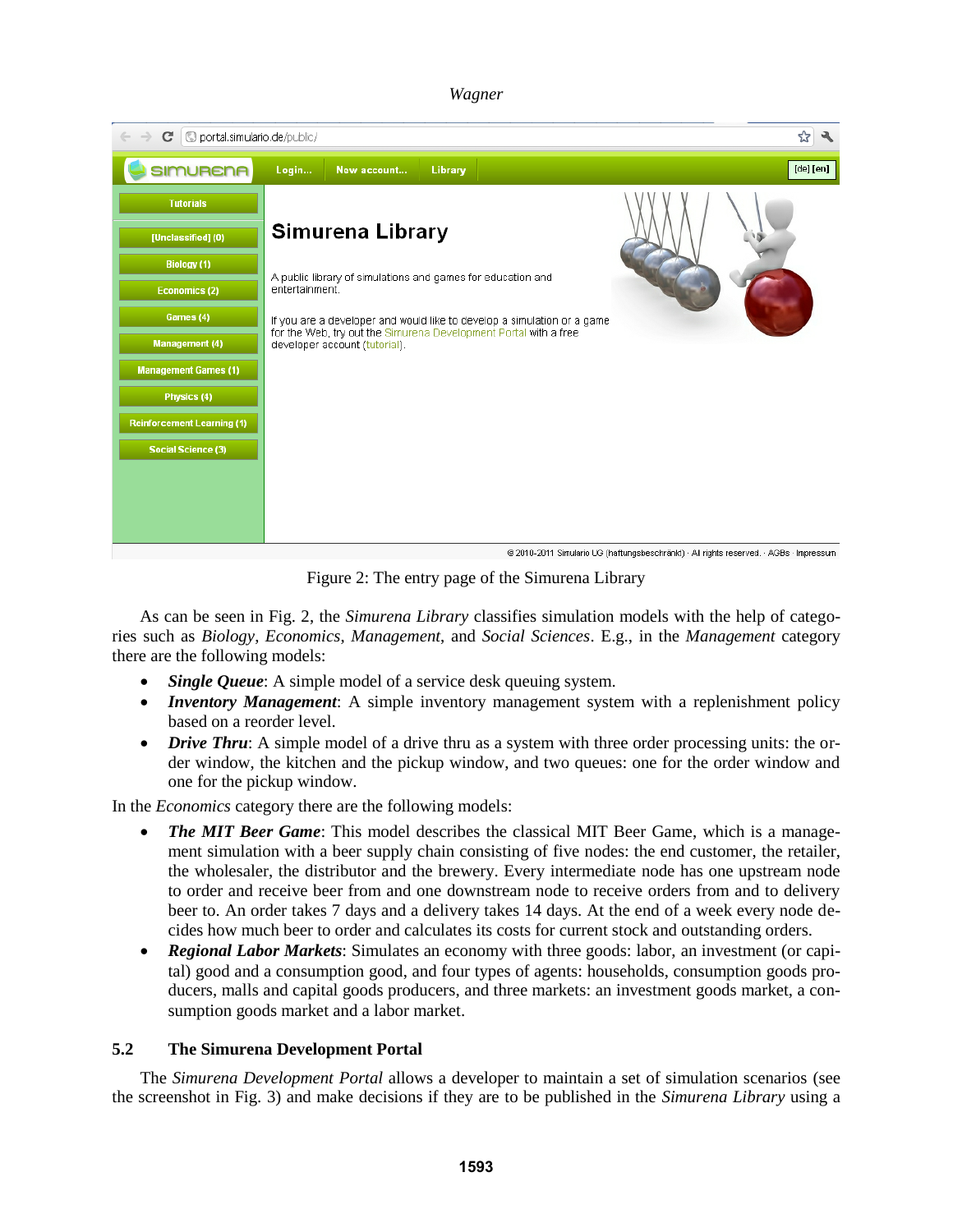Creative Commons license. For each simulation scenario, the developer may upload one or more associated media files (such as diagrams, images, or sound/music). The portal also allows to check the syntactic correctness of a simulation scenario and to generate the executable JavaScript code. For the future it is planned to provide visual editors that ease the creation of simulation models.

| O portal.simulario.de/mysimulario<br>C<br>$\leftarrow$<br>$\Rightarrow$                 |                       |                                                                                                                                                                                                               |         |                                 |  |                                                        |              |          |                    | ☆                       |           | a |
|-----------------------------------------------------------------------------------------|-----------------------|---------------------------------------------------------------------------------------------------------------------------------------------------------------------------------------------------------------|---------|---------------------------------|--|--------------------------------------------------------|--------------|----------|--------------------|-------------------------|-----------|---|
| <b>SIMURENA</b>                                                                         |                       | <b>Profile</b><br><b>My Sims</b>                                                                                                                                                                              | Library | <b>Tools</b>                    |  | <b>Help area</b>                                       | <b>Admin</b> | Sign off |                    |                         | [de] [en] |   |
| Create new simulation                                                                   | <b>My simulations</b> |                                                                                                                                                                                                               |         |                                 |  |                                                        |              |          |                    |                         |           |   |
| Import simulation                                                                       | #                     | <b>Title</b>                                                                                                                                                                                                  |         | <b>Added on</b><br><b>State</b> |  |                                                        |              |          |                    |                         |           |   |
| <b>Tutorials</b>                                                                        |                       | The Schelling Segregation Model<br>(Mehr Info)<br>Conway's Game of Life (Mehr Info)<br>The Blind Jumper: Emerging<br>Semantics through<br>Reinforcement Learning (Mehr Info)<br>The MIT Beer Game (Mehr Info) |         | Apr 7, 2011<br>1:47:28 PM       |  | Executable /<br>published                              |              | ٠        | PrettyPrint        | Delete                  |           |   |
|                                                                                         | 2                     |                                                                                                                                                                                                               |         | Apr 7, 2011<br>1:48:36 PM       |  | Executable /<br>published<br>Executable /<br>published |              | ٠        | PrettyPrint        | <b>Delete</b><br>Delete |           |   |
|                                                                                         | 3                     |                                                                                                                                                                                                               |         | Apr 7, 2011<br>1:57:07 PM       |  |                                                        |              | ,        | PrettyPrint        |                         |           |   |
|                                                                                         | 4                     |                                                                                                                                                                                                               |         | Apr 7, 2011<br>2:22:40 PM       |  | Executable /<br>published                              |              | ٠        | PrettyPrint        | <b>Delete</b>           |           |   |
|                                                                                         | 5                     | Gun Shot with Gravitation Effect<br>(Mehr Info)                                                                                                                                                               |         | Apr 7, 2011<br>1:36:33 PM       |  | Executable /<br>published                              |              | ٠        | <b>PrettyPrint</b> | Delete                  |           |   |
|                                                                                         | 6                     | Gun Shot 3D (Mehr Info)                                                                                                                                                                                       |         | Apr 7, 2011<br>1:45:14 PM       |  | Executable /<br>published                              |              | ٠        | <b>PrettyPrint</b> | <b>Delete</b>           |           |   |
| @ 2010-2011 Simulario UG (haftungsbeschränkt) · All rights reserved. · AGBs · Impressum |                       |                                                                                                                                                                                                               |         |                                 |  |                                                        |              |          |                    |                         |           |   |

Figure 3: The start page of the Simurena Development Portal

In particular, educational simulations and games, such as management games, can be developed with the *Simurena Portal* in a model-driven manner and then published on the Web. In model-driven simulation engineering, developers can define a user interface model, in addition to the simulation model. Through using the newest web technologies (such as HTML5 and WebGL) the Simurena Portal can generate state-of-the-art user interfaces without requiring the developer to know these technologies.

### **6 THE SIMULATION LANGUAGE**

A simulation model is an executable specification that is either written in a general-purpose programming language or in a special programming language called *simulation language*. The Simurena Portal is using the XML-based *Agent-Object-Relationship* (AOR) simulation language *[AORSL](https://oxygen.informatik.tu-cottbus.de/aors/AORSL.html)* (AORSL 2012, Wagner et al 2009). This language has an XML syntax that allows embedding JavaScript code snippets such as expressions and functions. The XML syntax of AORSL requires some learning effort, but it frees the developer from having to be an expert in JavaScript and Web user interface programming. Only the simulation-specific computations have to be encoded with JavaScript expressions and functions, but not the general simulation logic and environment (such as the user interface).

The following sections discuss the basic concepts of the AOR simulation language.

### **6.1 Simulation Scenarios and Simulation Models**

A simulation scenario consists of

- 1. simulation parameter settings, such as setting a value for the number of simulationSteps,
- 2. a *simulation model*,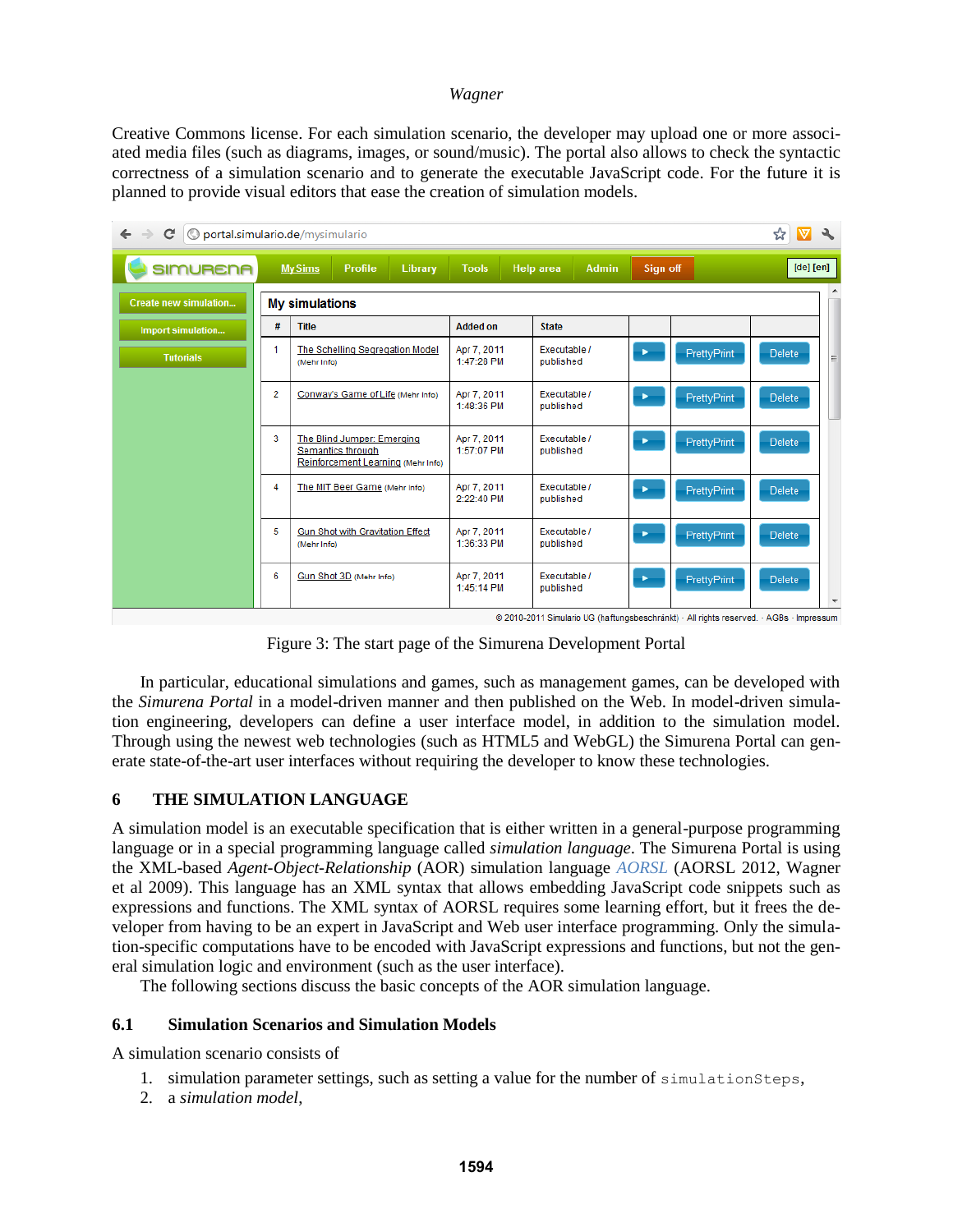- 3. an *initial state* definition, and
- 4. an optional *user interface* definition, including an *initial state user interface*, a *statistics user interface* and/or an *animation user interface*.

A *simulation scenario* consists of

- 1. a set of entity type definitions, including different categories of event, message, object and agent types; and
- 2. a set of environment rules, which define causality laws governing the environment's state changes and the causation of follow-up events.

A *simulation model* consists of:

- 1. a set of *entity type* definitions, including different categories of event, message, object and agent types; and
- 2. a set of *environment rules*, which define causality laws governing the environment's state changes and the causation of follow-up events.

So, an empty template for a simulation scenario has the following structure:

```
<SimulationScenario xmlns="http://aor-simulation.org"
    version="0.9"
    scenarioName="MySimulationScenario" 
     ... >
   <SimulationParameters simulationSteps="1000" ... />
   <SimulationModel modelName="MySimulationModel">
     <documentation> ... </documentation>
     <EntityTypes> ... </EntityTypes>
     <EnvironmentRules> ... </EnvironmentRules>
   </SimulationModel>
   <InitialState> ... </InitialState>
   <UserInterface>
    <InitialStateUI> ... </InitialStateUI>
     <StatisticsUI> ... </StatisticsUI>
     <AnimationUI> ... </AnimationUI>
   </UserInterface>
</SimulationScenario>
```
### **6.2 Objects and Events**

Objects and events are the most fundamental entities of discrete event simulation. Thus, for making a simulation model, suitable object types and event types have to be defined. As an example, we define an object type for a service desk with the attributes busy and queueLength, and with a function random-ServiceTime:

```
<ObjectType name="ServiceDesk">
   <Attribute name="busy" type="Boolean"/>
   <Attribute name="queueLength" type="Integer"/>
   <Function name="randomServiceTime" resultType="Integer">
 ...
   </Function>
</ObjectType>
```
There is a distinction between two kinds of events: those that are caused by other events, and those that happen spontaneously (exogenous events). Here is an example of a type definition for caused events:

```
<CausedEventType name="CustomerDeparture">
   <Attribute name="serviceTime" type="Integer"/>
</CausedEventType>
```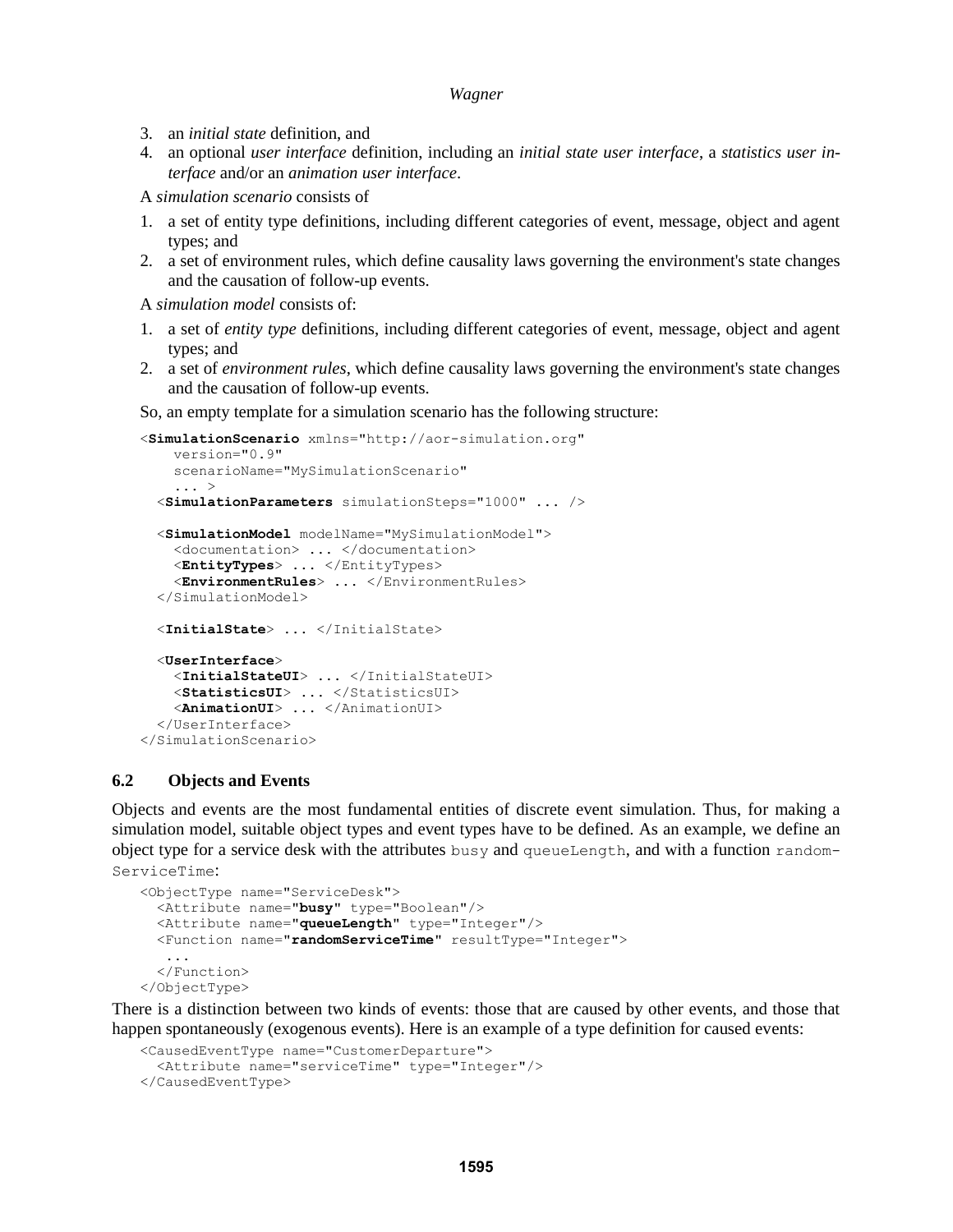In this model of a service desk queuing system, any customer departure (or service end) event is caused by the preceeding service start event. However, our model also contains an example of an exogenous event type, for which a random occurrence periodicity is defined:

```
<ExogenousEventType name="CustomerArrival">
  <Periodicity>
    <DiscreteRandomVariable>
       <UniformInt lowerBound="1" upperBound="8" />
     </DiscreteRandomVariable>
   </Periodicity>
</ExogenousEventType>
```
Notice that the periodicity of CustomerArrival events is defined in terms of a random variable based on the uniform distribution of integers between 1 and 8.

Global variables, object types and event types allow defining the state structure of a discrete event system. So we still need to define the dynamics of such a system. That is, for any event type, we have to specify the state changes of affected objects and the follow-up events caused by the occurrence of an event of that type. This can be done with the help of rules, as described in the next section.

## **6.3 Transition Rules**

Transition rules allow defining the dynamics (that is, *state changes* and *follow-up events*) caused by event occurrences. There are two kinds of transition rules in AORSL. Those rules that define the dynamics of the objective environment due to physical causation (the "behavior" of objects) are called *environment rules*. Rules defining the reactive behavior of agents are called *reaction rules*.

Transition rules consist of six elements:

- 1. WHEN specifies the type of event that triggers the rule;
- 2. FOR allows declaring variables, which are either bound to a specific value or object, or to a set of objects;
- 3. DO is an unconditional execution element specifying state changes and follow-up events;
- 4. IF is a logical condition formula possibly containing variables;
- 5. THEN and ELSE are two conditional execution elements specifying further state changes and follow-up events.

Any of the execution elements DO, THEN and ELSE may consist of two subelements:

- UPDATE-ENV, an expression specifying an update of the environment (or system) state;
- SCHEDULE-EVT, an expression specifying a list of follow-up events that will be scheduled.

## **6.4 Agents**

While objects are typically passive entities, agents are *interactive*: they may interact both with their inanimate environment (via perceptions and state-changing actions) and with each other (via message-based communication). As a modeling concept agents can be used for making higher-level simulation models whenever the problem domain includes interacting objects such as biological agents (animals or humans), social agents such as organizations or households, or artificial agents such as robots, machines, or interactive software systems. Since an agent is just a special kind of object, there may be no need to model a given problem with agents. However, modeling interacting objects as agents generally leads to more natural and more readable simulation models.

For modeling agents, we have to define suitable agent types in the simulation model, and then define specific agents of those types in the initial state of the simulation scenario. Like an object type, an agent type also allows defining a set of properties and functions that apply to all instances of the agent type. In addition, it allows specifying:

- reaction rules for defining an agent's reactive behavior (including its communicative behavior);
- internal event types, including periodic time event types and reminder event types;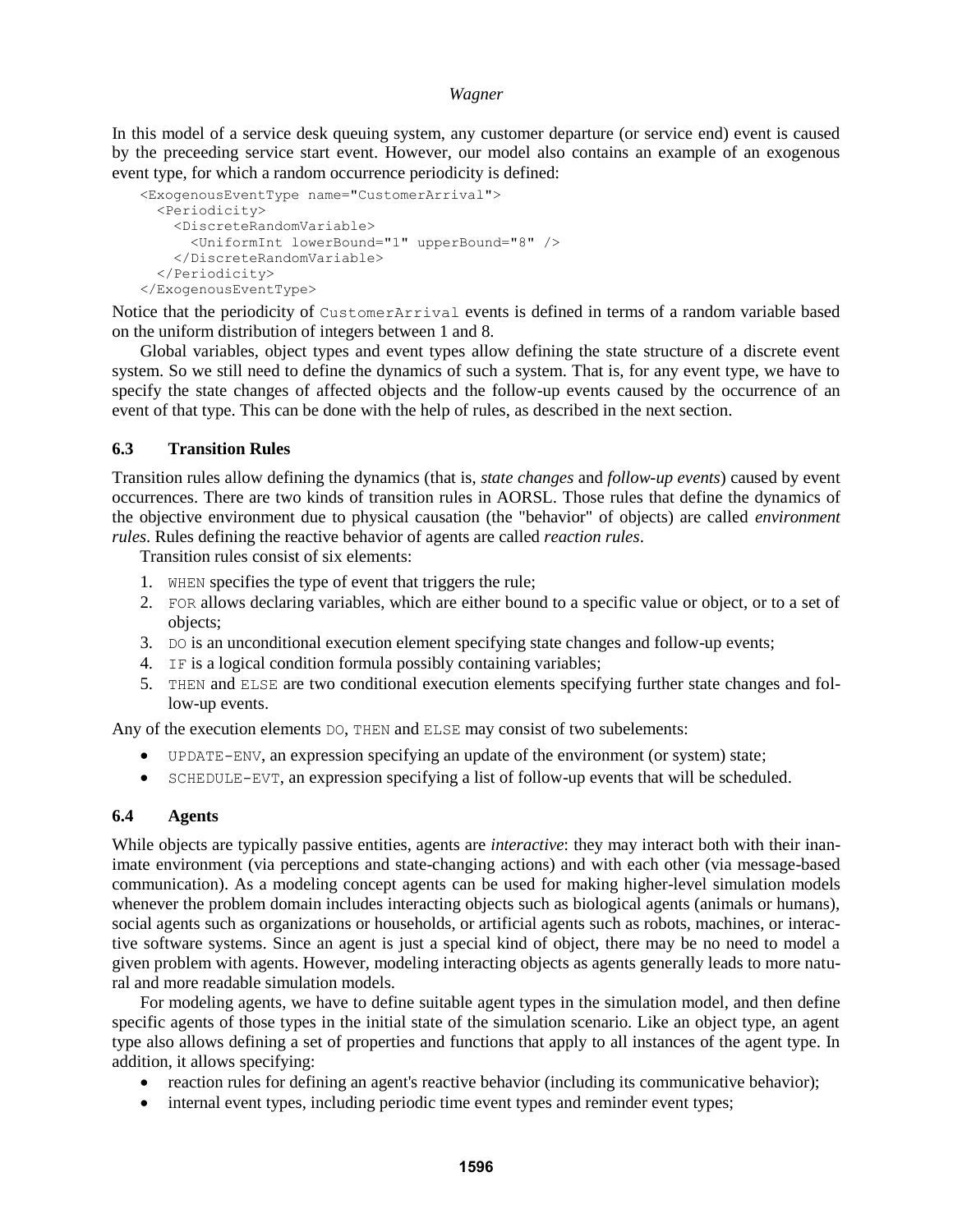a memory size: how many events can be memorized (that is, held in a memory storage).

Reaction rules have a similar syntax like environment rules. They are triggered by perception events, including incoming message events, or by internal time events.

### **6.5 Animation**

Animation is particularly important for educational simulations and games. Simurena simulations can be animated by *visualizing objects* and their state, by *sonifying events* and by allowing human users to *interact* with the simulated world. An *animation user interface* can be added to any simulation model as an incremental extension that does not affect the simulation model.

Objects and their states are visualized by defining a *view* for an object type (or for a specific object). A view is defined by a *2D shape* (Square , Rectangle, Triangle, Arc, Circle, Ellipse, RegularPolygon, Polygon, Polyline ) or a *3D shape* (Cube, Cuboid, Cone, Cylinder, Pyramid, RegularTriangularPrism, Sphere, Tetrahedra, Mesh).

Events can be *'sonified'* by defining an *event appearance* for an event type. This allows attaching specific sounds and melodies to the occurrence of events of that type.

Human users (or players) can interact with the simulated world by performing in-world actions via the user interface. Any simulation model can be turned into an interactive simulation by adding a *participation model* and a corresponding *agent control user interface*.

### **6.6 Participatory Simulation**

The Simurena simulation language AORSL allows adding a *participation model* and a corresponding user interface to a given multi-agent simulation model such that the result is a *participatory simulation*, which can be turned into a *simulation game* by adding motivational elements such as defining a goal that the player has to achieve.

## **6.6.1 Participation Model**

In the AOR simulation model of the Beer Game the participation model is defined in the following way:

```
<AgentControlUI waitForUserInput="true">
   <AgentControlByAgentType type="IntermediarySupplyChainNode"
      suspendReactionRules="EndOfWeek OrderingBeer_R1_Rule
                             EndOfWeek_OrderingBeer_R2_Rule 
                            EndOfWeek_OrderingBeer_R3_Rule 
                            EndOfWeek_OrderingBeer_R4_Rule">
 …
   </AgentControlByAgentType>
</AgentControlUI>
```
The element AgentControlByAgentType specifies the agent control user interface for the agent type IntermediarySupplyChainNode, and implicitly defines all agents of that type to be controllable. It also suspends four rules that together define the ordering behavior of intermediary supply chain nodes. The user-performable in-world actions are implicitly specified by the user action forms and user action event listeners defined in the agent control UI. Since the attribute waitForUserInput is set to true, the user action of ordering beer is blocking, that is, the simulator waits in each round for the user to make a beer ordering decision.

## **6.6.2 Output Panels**

Output panels, which allow displaying information about the current simulation state, are part of the agent control UI. An example of an output panel defined in the AOR simulation model of the Beer Game is the following:

```
<LeftOutputPanel>
```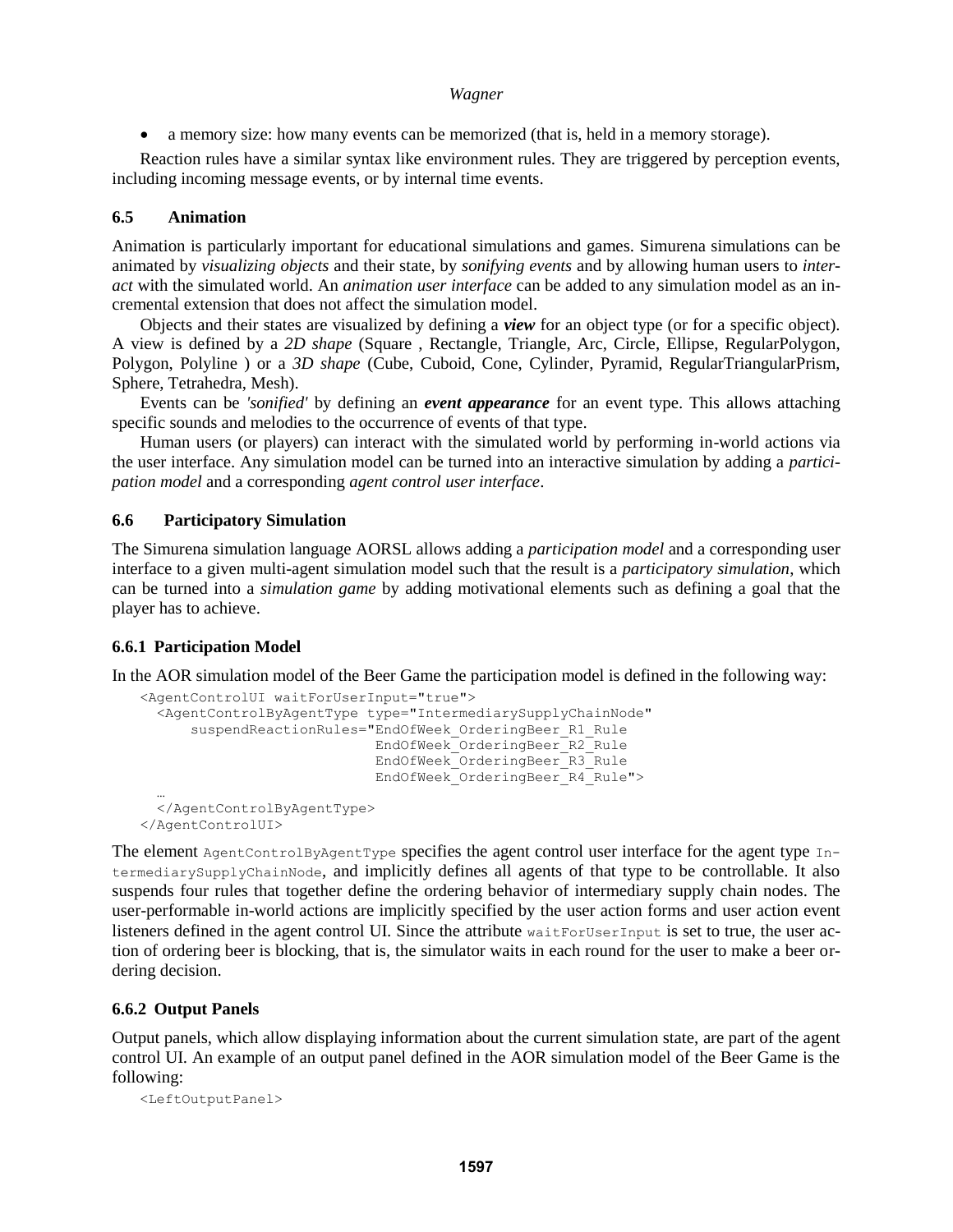```
 <OutputFieldGroup label="Your state">
     <OutputField label="Inventory" agentAttribute="inventory">
      <Hint> <Text>How many crates of beer are in stock?</Text>
      \langle/Hint>
       <Format decimalPlaces="0"><PackagingUnits>cases</PackagingUnits></Format>
     </OutputField>
     <OutputField label="Backorders" agentAttribute="backorderQuantity">
       <Hint>
         <Text>How many crates of beer are in backlog?</Text>
      \langle/Hint>
       <Format decimalPlaces="0"><PackagingUnits>cases</PackagingUnits></Format>
     </OutputField>
     <OutputField label="Cost" agentAttribute="costs">
       <Hint>
         <Text>Your current costs.</Text>
      \langle/Hint>
       <Format decimalPlaces="2"><Currency>EUR(€)</Currency></Format>
     </OutputField>
  </OutputFieldGroup>
</LeftOutputPanel>
```
### **6.6.3 User Action Forms**

For the participatory Beer Game model we might define a user action form with one form field for allowing the user to enter a value for the parameter *quantity* of the action *SendOrder* associated with the form.

```
In the AOR simulation scenario, this user action form would be defined in the following way:
```

```
<UserActionForm actionRule="SendOrder" enabledWhenEventOfType="EndOfWeek" 
    label="Order">
  <ActionRuleParameterUI parameter="quantity" label="Order quantity">
   <Hint> <Text>How many crates of beer do you want to order?</Text>
   \langle/Hint>
     <Format decimalPlaces="0"><PackagingUnits>cases</PackagingUnits></Format>
   </ActionRuleParameterUI>
</UserActionForm>
```
## **7 OTHER SIMULATION PORTALS**

We briefly discuss two other educational simulation portals: [MERLOT](http://www.merlot.org/merlot/index.htm) (2012) and [NetLogo](http://ccl.northwestern.edu/netlogo/) (2012), as well as the open source simulation portal [OpenABM](http://www.openabm.org/) (2012). All three have severe limitations with respect to accessibility, reuse and creation of simulation models.

MERLOT is an educational resource repository designed primarily for faculty and students of higher education. Although its idea is to support OE, it has many usability problems and allows contributors to upload resources in all kinds of formats and licenses, including non-open resources. Consequently most of its resources are not broadly accessible, since they are not made with web standards. Since many of MERLOT's resources are not open source, reuse is limited. MERLOT does not support the creation of OE resources.

NetLogo is a user-friendly programming language, which is mainly used for making simulation models. Its website provides a large collection of open source simulation models that can be used in OE. However, NetLogo simulation models are not broadly accessible and have only limited reusability, since they are not made with web standards, but with the obsolete Java applet technology.

OpenABM provides various resources for agent-based modeling and simulation, including a repository of open source simulation models, which can be in any format, implying limited accessibility and limited reusability. OpenABM does not support the creation of simulation models.